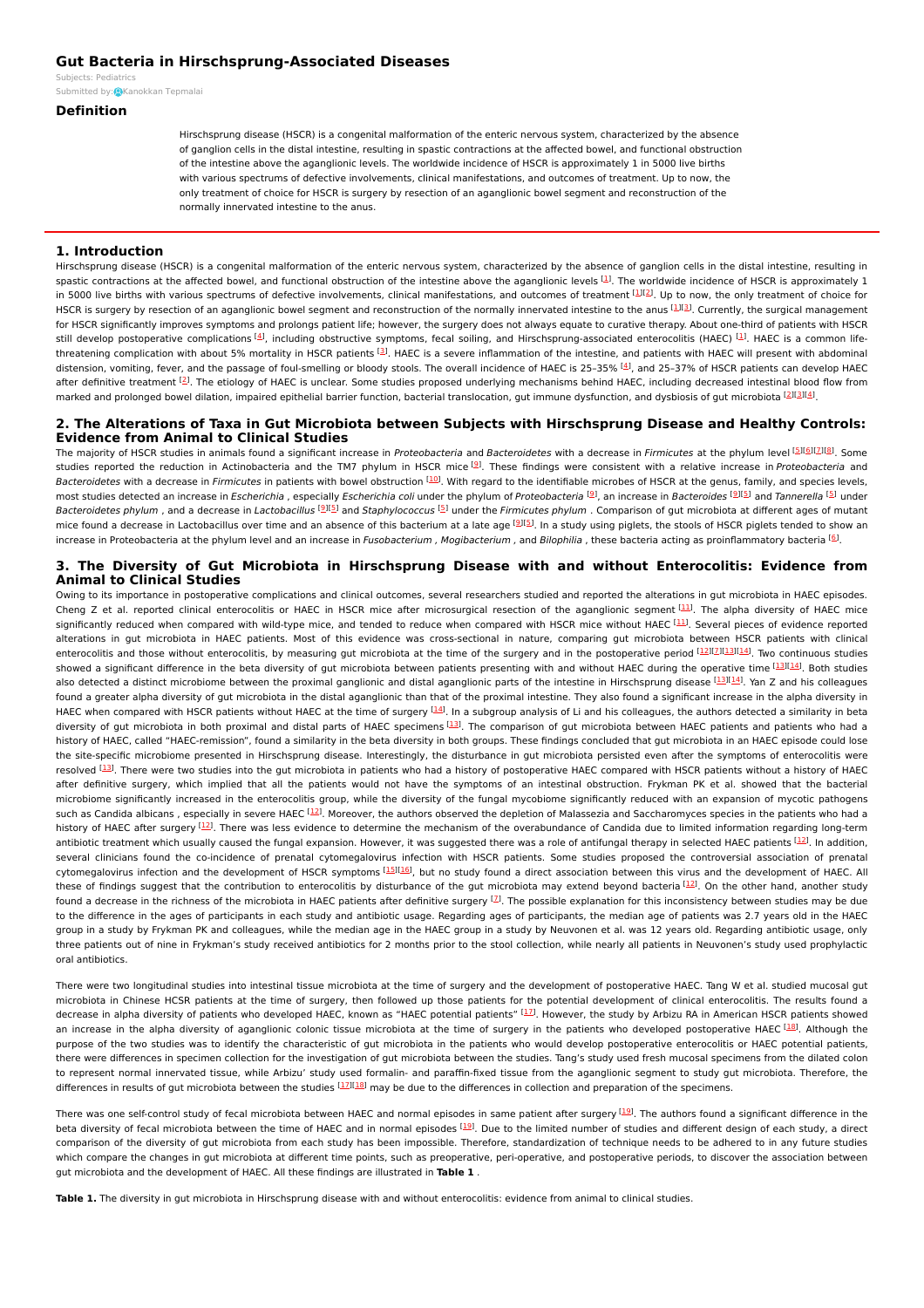| <b>HSCR with EC</b><br>Model/Age<br>(N)                  | <b>HSCR without</b><br><b>EC Model/Age</b><br>(N)       | <b>Specimens/Time</b>                                                                 |                                             | <b>Diversity</b>                          |                                                         |                                                                  | Other                                                                                                                                                                                      |                                                                                                                                                                                                                                                                                         |              |
|----------------------------------------------------------|---------------------------------------------------------|---------------------------------------------------------------------------------------|---------------------------------------------|-------------------------------------------|---------------------------------------------------------|------------------------------------------------------------------|--------------------------------------------------------------------------------------------------------------------------------------------------------------------------------------------|-----------------------------------------------------------------------------------------------------------------------------------------------------------------------------------------------------------------------------------------------------------------------------------------|--------------|
|                                                          |                                                         | of Collection                                                                         | <b>Methods</b>                              | Alpha                                     | Type of<br><b>Analysis</b>                              | <b>Beta</b>                                                      | <b>Findinas</b>                                                                                                                                                                            | Interpretation                                                                                                                                                                                                                                                                          |              |
| <b>HAEC</b><br>patients/2, 6<br>mo. $(n = 2)$            | <b>HSCR</b><br>patients/7, 12<br>mo. $(n = 2)$          | Intestinal content<br>from different<br>sections/during<br>surgery                    | 16S rDNA<br>sequencing 1<br>$(V1-3)$        |                                           | <b>OTUs</b>                                             | Difference                                                       | <b>HSCR had</b><br>greater<br>diversity in<br>distal than<br>proximal<br>samples.<br><b>HAEC</b> had<br>greater<br>diversity in<br>proximal than<br>distal samples.                        | HAEC samples increased the alpha diversity, while<br>both HSCR-HAEC had a difference of microbiome<br>between proximal (ganglionic) and distal (aganglionic)<br>parts of the intestine.                                                                                                 | $[14]$       |
| HAEC/HAEC-R<br>patients/10 d.-<br>2 yrs. ( $n = 5/3$ )   | <b>HSCR</b><br>patients/10 d.-<br>2 yrs. $(n = 5)$      | Intestinal contents<br>from difference<br>sites/during<br>surgery                     | 16S rRNA<br>sequencing<br>(V4)              | N/A                                       |                                                         | Difference<br>(HSCR-<br>HAEC)<br>Similarity<br>(HAEC-<br>HAEC-R) | <b>HSCR</b> showed<br>distinct<br>microbiomes<br>between the<br>proximal-distal<br>intestine.<br>Both HAEC<br>and HAEC-R<br>specimens<br>showed no<br>different<br>microbiota in<br>sites. | HAEC specimens found a loss of a site-specific<br>microbiome of HSCR and HAEC-R had persistent<br>disturbance similar to HAEC even when symptoms of<br>EC were resolved.                                                                                                                | $[13]$       |
| <b>HAEC</b><br>patients/5 mo.-<br>8 yrs. $(n = 9)$       | <b>HSCR</b><br>patients/5 mo.-<br>8 yrs. $(n = 9)$      | Stools/after<br>definitive surgery                                                    | 16S rRNA<br>sequencing<br>$(V1-4)$          | $\uparrow$<br>$\downarrow$<br>(mycobiome) | Shannon<br><b>OTUs</b>                                  | N/A                                                              |                                                                                                                                                                                            | The stools of HSCR patients had an increased alpha<br>diversity in the microbiome but a decreased alpha<br>diversity in the mycobiome.                                                                                                                                                  | [12]         |
| <b>HAEC</b><br>patients/3-25<br>$yrs. (n = 26)$          | <b>HSCR</b><br>patients/3-25<br>$yrs. (n = 8)$          | Stools/post<br>definitive surgery                                                     | 16S rDNA<br>sequencing<br>$(V3-4)$          | ↓ richness                                |                                                         | N/A                                                              |                                                                                                                                                                                            | The loss of richness in the microbiota led to an<br>increase in vulnerability to colonizing pathogens in<br>HAEC.                                                                                                                                                                       | $\mathbf{Z}$ |
| <b>HAEC</b><br>episodes/3 yrs.<br>$(n = 3)$              | Non-HAEC<br>episodes/3 yrs.<br>$(n = 3)$                | Self-comparisons<br>of stools                                                         | 16S rRNA<br>sequencing                      |                                           | Chao1                                                   | Difference                                                       |                                                                                                                                                                                            | There was a difference in Beta diversity between HAEC<br>and non-HAEC periods.                                                                                                                                                                                                          | $[19]$       |
| post-op HAEC<br>patients/mostly<br>$<$ 3 mo. (n =<br>25) | <b>HSCR</b><br>patients/mostly<br>$<$ 3 mo. (n =<br>50) | Mucosa at edge of<br>dilated segment<br>close to normal/at<br>time of surgery         | 16S rRNA<br>sequencing $\downarrow$<br>(V4) |                                           | <b>OTUs</b><br>Chao1<br>Shannon<br>Simpson<br><b>PD</b> | Difference                                                       |                                                                                                                                                                                            | In postoperative HAEC patients, a decrease in the<br>alpha diversity of microbiota in a mucosal specimen at<br>the time of surgery was found.                                                                                                                                           | $[17]$       |
| post-op HAEC<br>patients/mostly<br>$<$ 1 mo. (n = 4)     | <b>HSCR</b><br>patients/mostly<br>$<$ 1 mo. (n = 4)     | Aganglionic colonic<br>tissue formalin and<br>paraffin fixation/at<br>time of surgery | 16S rDNA<br>sequencing 1<br>(V3,4)          |                                           | observed<br>alpha<br>diversity                          | No<br>significant<br>difference                                  |                                                                                                                                                                                            | In postoperative HAEC patients or HAEC potential<br>patients, an increase in the alpha diversity of<br>microbiota in aganglionic colon specimens at the time<br>of surgery was found without significant difference in<br>the beta diversity between HSCR and potential HAEC<br>groups. | [18]         |
| Ednrb-/- mice<br>with HAEC/3-6<br>wks. $(n = 6)$         | WT mice/3-6<br>wks. $(n = 4)$                           | Stool/PO d0,14,28                                                                     | 16S rRNA<br>sequencing<br>$(V4-5)$          | $\downarrow$                              | <b>OTUs</b><br>Chao1<br>Shannon<br>Simpson<br>PD        | N/A                                                              |                                                                                                                                                                                            | In a potential HAEC model, a decrease in the alpha<br>diversity of microbiota in stools at the time of surgery<br>was found.                                                                                                                                                            | $[11]$       |

Abbreviations: EC: enterocolitis; HAEC: Hirschsprung-associated enterocolitis; HSCR: Hirschsprung disease; rDNA: ribosomal deoxyribonucleic acid; OTUs: Operational taxonomic units; HAEC-R: Hirschsprung-associated enterocolitis remission; rRNA: ribosomal ribonucleic acid; EdnrB: Endothelin receptor type B; PO: postoperative day. ↑: increase or higher in diversity, ↓: decrease or lower in diversity, ↔: no change or equal in diversity.

Due to the variation in design in the studies, it could not directly compare the concordant or discordant results regarding the microbiota in HAEC patients. However, those previous studies were divided into three groups with regard to timing of specimen collection. The first group was the studies that collected specimens at the time of surgery and compared the microbiota in patients with and without a history of HAEC [\[13](#page-3-3)][[14](#page-3-4)]. The authors did not always clearly identify that the patients in the HAEC group were in an acute phase of HAEC at the time of surgery. Both studies of this group proposed that the differences in beta diversity between patients with and without enterocolitis were observed [\[13\]](#page-3-3)[\[14](#page-3-4)]. The second group were in the postoperative condition, which compared the microbiota in patients with and without a history of HAEC, without information regarding acute symptoms  $^{[12]I\!]}$  $^{[12]I\!]}$  $^{[12]I\!]}$ . This second group showed discordant diversity of postoperative gut microbiota between patients with and without history of HAEC <sup>[<u>12</u>][2]</sup>. The third group involved studies investigating gut microbiota at the time of surgery without clinical HAEC to predict postoperative HAEC [1[7](#page-2-6)][[18](#page-3-8)]. Information regarding the history and duration of anti-biotic treatment, which could greatly affect the alteration of gut microbiome, was not clearly reported in many studies, making it impossible to determine the confounding effect of antibiotics. Until now, no study has investigated the changes in gut microbiota at different time points of treatment in HSCR patients. In addition, no direct comparison of gut microbiota in patients at an acute phase of enterocolitis and patients with a history of HAEC has been carried out.

### **4. The Alterations in Gut Microbiota Taxa in Hirschsprung Disease with and without Enterocolitis: Evidence from Animal to Clinical Studies**

HSCR mice with enterocolitis after microsurgery showed a significant increase in Akkermansia in the phylum Verrucomicrobia with a decrease in Bacteroides (phylum: Bacteroidetes) and Clostridium XIVa (phylum: Firmicutes ) [\[11](#page-3-1)]. It was [[11](#page-3-1)][\[20](#page-3-10)][[21](#page-3-11)] demonstrated that Akkermansia , a mucin-degrading bacteria found in rodents and humans, plays an important role in intestinal barrier function as well as having an anti-inflammatory effect on the host. However, recent studies found a reduction in Akkermansia in IBD patients <sup>[\[20](#page-3-10)][[21](#page-3-11)]</sup>. Some studies also showed a significant increase in Akkermansia in rodents with colitis <sup>[[22](#page-3-12)]</sup>. Therefore, the role of Akkermansia is still elusive, particularly as to whether it acts as a pathogen predisposing factor to instigate HAEC, or has a compensatory preventive role.

Cross-sectional studies in children with and without a history of HAEC found an increase in Proteobacteria [22][\[17](#page-3-7)][[13](#page-3-3)][[14](#page-3-4)][[19](#page-3-9)], especially Escherichia [2][13] and Enterobacteriaceae [\[17](#page-3-7)][[14](#page-3-4)], with a decrease in the phylum Firmicutes [\[12](#page-3-2)][[13](#page-3-3)][\[14](#page-3-4)] and Bifidobacterium [\[23\]](#page-3-13)[\[19](#page-3-9)] from the phylum Actinobacteria in the patients with a history of HAEC. A predominance of the *phylum Proteobacteria* was still detected in patients with a history of HAEC, when compared with patients without enterocolitis episodes. This finding emphasized that the expansion of Proteobacteria was mainly associated with gut dysbiosis, which can lead to many diseases. In addition, several studies reported a correlation between the susceptibility to colitis and the overabundance of Proteobacteria [[24](#page-3-14)][\[25](#page-3-15)]. For example: (1) The genetically susceptible colitis mice, lacking Toll-like receptor (TRL)-5, exhibited a disturbance of colonic mucous layers and delayed clearance of infectious bacteria, leading to a dominance of Proteobacteria, especially from the family Enterobacteriaceae, resulting in a predisposition to chronic colitis <sup>[[25](#page-3-15)]</sup>; (2) IBD, chronic inflammation of the intestine, which has been proved to be associated with innate and adaptive immune defects [[26](#page-3-16)]. Several IBD studies also demonstrated an increase in Proteobacteria with a depletion of Firmicutes , when compared with normal controls [[27](#page-3-17)][[28](#page-3-18)][\[29](#page-3-19)]; (3) Tash-T mutant mice or HSCR mice showed a dysregulated activity of Toll-like receptors (TLRs) at the surface of enteric neurons in the mutant intestine. Those mice also showed an increase in Proteobacteria with a depletion of Firmicutes in HSCR mice, when compared with wild type [\[8\]](#page-2-7). All these findings in animal studies and clinical studies suggest that defects of both the mucosal barrier and immune function in the HSCR intestine lead to increased susceptibility for colonization and invasion by infectious pathogens, resulting in a predisposition to enterocolitis.

The alterations in the bacteria in the phylum Bacteroidetes were diverse. Some studies found an increase in bacteria in the Bacteroidetes phylum [[12](#page-3-2)][\[14](#page-3-4)], while others reported a decrease in Bacteroidetes [[13](#page-3-3)] and Prevotella [[7](#page-2-6)] in patients with a history of HAEC. However, the Bacteroides bacteria were reduced in IBD patients [\[30](#page-3-20)]. Therefore, an increase in Bacteroides might play a protective role in HAEC, or might be associated with intestinal inflammation, rather than be specific to HAEC.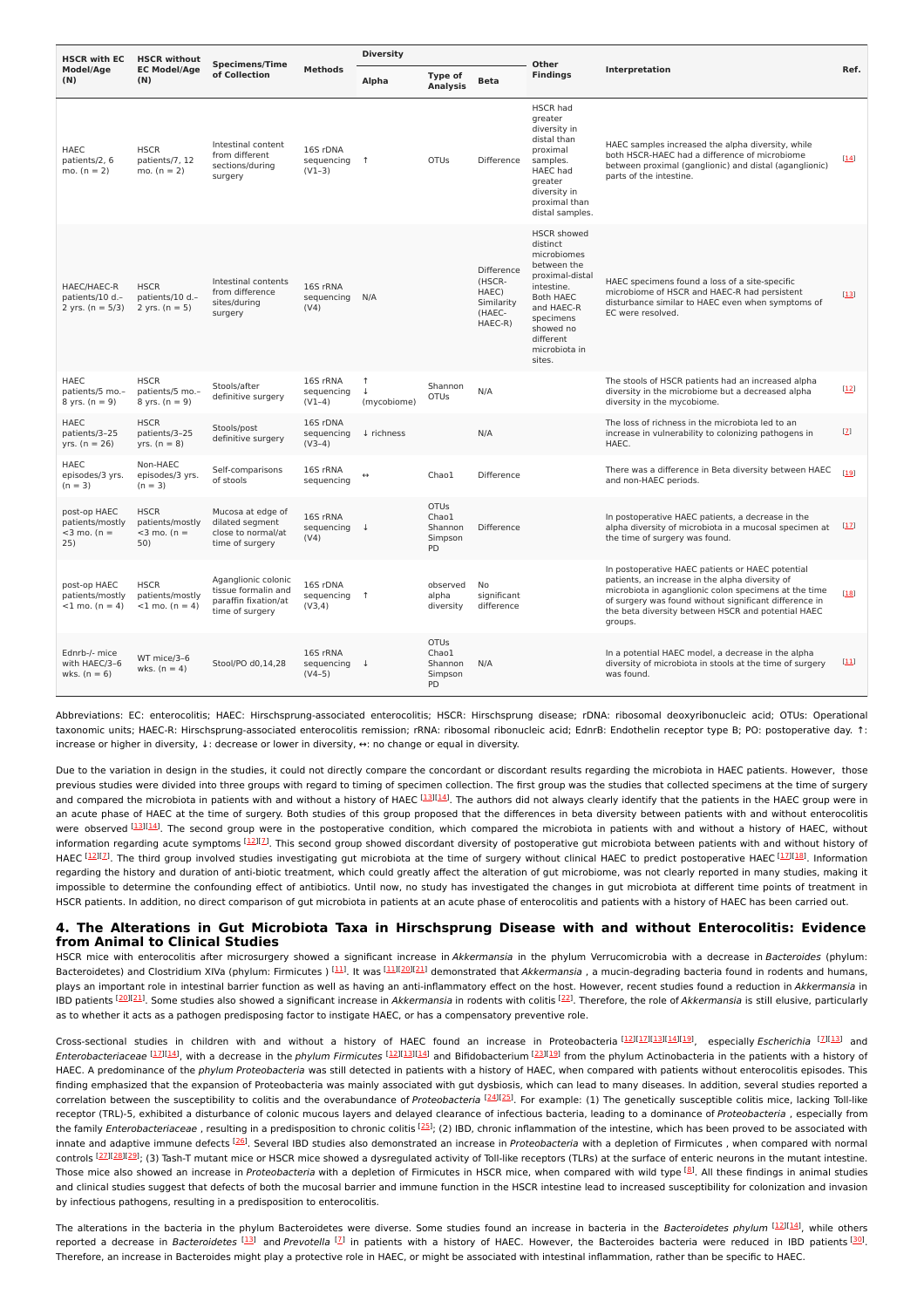Prospective studies into colonic microbiota at the time of surgery in postoperative HSCR participants showed an increase in Enterobacteriaceae and Escherichia from the phylum Proteobacteria [[17](#page-3-7)][\[18](#page-3-8)] and an in phylum Firmicutes [[18](#page-3-8)] in HAEC potential patients. Tang and colleagues also detected a total of 131-OTUs of microbiomes that had differences in potential postoperative HAEC specimens in comparison with specimens of non-HAEC patients. It also identified 21-OTUs bacteria, including nine OTUs in the Enterobacteriaceae family, to predict postoperative HAEC with 85% accuracy  $^{[1\!]}$ . This finding is potentially useful in predicting the risk of postoperative HAEC in the patients in whom these colonic microbiomes were detected at the time of surgery. The findings of the study by Arbizu differed from the study mentioned previously that reported a tendency for Firmicutes bacteria to decrease in patients with a history of HAEC. The possible explanation may be that the analysis of qut microbiota in the later study was carried out from the aganglionic segment of the colon at the time of surgery which was free from enterocolitis <sup>[[18](#page-3-8)]</sup>. All these findings are illustrated in Table 2.

**Table 2.** The alterations of gut microbiota taxa in Hirschsprung's disease with and without enterocolitis: evidence from animal to clinical studies.

| <b>HSCR with EC</b><br>Model/Age<br>(N)                  | <b>HSCR</b> without<br><b>EC Model/Age</b><br>(N)       | <b>Specimens/Time</b><br>of Collection                                                      | <b>Methods</b>                      | <b>Taxonomy</b>                                                                |                                                   |                                                                                    |                                      |                                                                                                                                  |                                                                                                                                                                       |
|----------------------------------------------------------|---------------------------------------------------------|---------------------------------------------------------------------------------------------|-------------------------------------|--------------------------------------------------------------------------------|---------------------------------------------------|------------------------------------------------------------------------------------|--------------------------------------|----------------------------------------------------------------------------------------------------------------------------------|-----------------------------------------------------------------------------------------------------------------------------------------------------------------------|
|                                                          |                                                         |                                                                                             |                                     | Phylum                                                                         | <b>Genus, Family, Species</b>                     | Interpretation                                                                     |                                      |                                                                                                                                  |                                                                                                                                                                       |
|                                                          |                                                         |                                                                                             |                                     |                                                                                | Proteobacteria                                    | <b>Firmicutes</b>                                                                  | <b>Bacteroides</b>                   | <b>Others</b>                                                                                                                    |                                                                                                                                                                       |
| <b>HAEC</b><br>patients/2, 6<br>mo. $(n = 2)$            | <b>HSCR</b><br>patients/7, 12<br>mo. $(n = 2)$          | Intestinal content<br>from different<br>sections/during<br>surgery                          | 16S rDNA<br>sequencing<br>$(V1-3)$  | ↑ Proteobacteria<br>4 Firmicutes                                               | ↑ Enterobacteriaceae<br>↓ Acinetobacter           | ↑ Enterococcus                                                                     | ↑ Bacteroides                        | ↓ Fusobacterium<br>(Fusobacteria)<br>↓ Eukaryota                                                                                 | HAEC specimens ha<br>an increase in<br>Proteobacteria but a<br>decrease in<br>Firmicutes.                                                                             |
| HAEC/HAEC-R<br>patients/10 d.-<br>2 yrs. $(n = 5/3)$     | <b>HSCR</b><br>patients/10 d.-<br>2 yrs. $(n = 5)$      | Intestinal<br>contents from<br>different<br>sites/during<br>Surgery                         | 16S rRNA<br>sequencing<br>(V4)      | ↑↑ Proteobacteria<br>↓↓ Bacteroidetes<br><b>↓Firmicutes</b>                    | ↑↑Escherichia<br>↓ Acinetobacter                  | ↓ Veillonella                                                                      | ↓ Bacteroidete                       |                                                                                                                                  | An increase in<br>Proteobacteria and<br>deficiency in<br>Bacteroides-Firmicu<br>might be associated<br>with HAEC.                                                     |
| HAEC<br>patients/5 mo.-<br>8 yrs. $(n = 9)$              | <b>HSCR</b><br>patients/5 mo.-<br>8 yrs. $(n = 9)$      | Stool/after<br>complete<br>definitive surgery                                               | 16S rRNA<br>sequencing<br>$(V1-4)$  | ↑ Proteobacteria<br>↑ Bacteroidetes<br><b>↓Firmicutes</b><br>↓ Verrucomicrobia |                                                   | No significant<br>difference                                                       |                                      | ↑C. albican<br>(mycobiome)<br>↓C. tropicalis<br>(mycobiome)<br>↓ Malassezia<br>(mycobiome)<br>↓ Saccharomyces<br>sp. (mycobiome) | An increase in<br>Proteobacteria, a<br>decrease in<br>Firmicutes, and an<br>increase in the<br>pathologic mycobio<br>were detected in th<br>HAEC stools.              |
| History of<br>HAEC<br>patients/3 mo-<br>8 yrs. $(n = 9)$ | <b>HSCR</b><br>patients/3 mo-<br>8 yrs. $(n = 9)$       | Stool/after<br>definitive surgery                                                           | 16S rRNA<br>sequencing<br>$(V1-4)$  | Dominated by non-<br>SCFA-producing<br>bacteria                                |                                                   |                                                                                    |                                      |                                                                                                                                  | The microbiota<br>changed to be<br>dominated by non-<br>SCFA-producing<br>bacteria in HAEC.                                                                           |
| <b>HAEC</b><br>patients/3-25<br>$yrs. (n = 26)$          | <b>HSCR</b><br>patients/3-25<br>yrs. $(n = 8)$          | Stool/post<br>definitive surgery                                                            | 16S rDNA<br>sequencing<br>$(V3-4)$  |                                                                                | ↑ ↑ Escherichia<br>↑↑Shigella<br>î Proteobacteria | ↑ Lactococcus<br>↑ Lactobacillus<br>↓↓Clostridia<br>↓ Oscillospira<br>↓ Holdemania | ↓↓Prevotella                         |                                                                                                                                  | <b>HAEC</b> increased<br>vulnerability to<br>colonization by<br>pathogens.                                                                                            |
| <b>HAEC</b><br>patients/2 wks-<br>2 yrs. $(n = 10)$      | Non-HAEC<br>patients/2 wks-<br>2 yrs. $(n = 20)$        | Stool                                                                                       | 16S rRNA<br>real time<br><b>PCR</b> |                                                                                |                                                   |                                                                                    |                                      | ↓ Bifidobacterium<br>(Actinobacteria)                                                                                            | The scarcity of<br>Bifidobacterium mic<br>be a predisposing<br>cause of EC.                                                                                           |
| HAEC<br>episodes/3 yrs.<br>$(n = 3)$                     | Non-HAEC<br>episodes/3 yrs.<br>$(n = 3)$                | Self-comparison<br>of stool                                                                 | 16S rRNA<br>sequencing              | ↑ Proteobacteria<br>↑ Bacteroidetes<br>↑ Cyanobacteria<br>↓ Actinobacteria     |                                                   |                                                                                    |                                      | ↓Bifidobacterium<br>(Actinobacteria)                                                                                             | HAEC stools showed<br>increased<br>Proteobacteria,<br>Bacteroidetes,<br>Cyanobacteria, and<br>significantly decrea:<br>Actinobacteria esp.<br>Bifidobacterium.        |
| post-op HAEC<br>patients/mostly<br>$<$ 3 mo. (n =<br>25) | <b>HSCR</b><br>patients/mostly<br>$<$ 3 mo. (n =<br>50) | Mucosa at dilated<br>segment close to<br>normal/at time of<br>surgery                       | 16S rRNA<br>sequencing<br>(V4)      |                                                                                | ↑ Enterobacteriaceae                              |                                                                                    |                                      | ↑ Koribactereceae<br>(Acidobacteria)                                                                                             | An increase in<br>Enterobacteriaceae<br>was detected in HAI<br>potential patients.                                                                                    |
| post-op HAEC<br>patients/mostly<br>$<$ 1 mo. (n = 4)     | <b>HSCR</b><br>patients/mostly<br>$<$ 1 mo. (n = 4)     | Aganglionic<br>colonic tissue<br>formalin and<br>paraffin<br>fixation/at time of<br>surgery | 16S rDNA<br>sequencing<br>(V3,4)    | ↑↑Firmicutes<br>↑ Bacteroidetes<br>↑ Cyanobacteria                             | ↑ Escherichia                                     | 1 Dolosigranulum<br>↑ Streptococcus<br>↑Roseburia<br>↑ Enterococcus                |                                      | ↑ Propionibacterium<br>(Actinobacteria)                                                                                          | An increase in bacte<br>in phylum Firmicute<br>especially<br>Dolosigranulum,<br>Streptococcus, and<br>Roseburia was<br>detected in<br>postoperative HAEC<br>patients. |
| Ednrb-/- mice<br>with HAEC/3-6<br>wks. $(n = 6)$         | Ednrb-/- mice<br>without<br>HAEC/3-6 wks.<br>$(n = 4)$  | Stool/PO d0,14,28                                                                           | 16S rRNA<br>sequencing<br>$(V4-5)$  | ↑ ↑ Verrucomicrobia<br><b>↓Bacteroidetes</b><br>↔Firmicutes                    |                                                   | ↓ Clostridium<br>XIVa                                                              | <b>↓Bacteroidetes</b><br>↓Dysgonomas | ↑↑Akkermansia<br>(Verrucomicrobia)                                                                                               | Markedly increased<br>Akkermansia and<br>decreased<br>Bacteroidetes might<br>be associated with I                                                                     |

Abbreviations: EC: enterocolitis; HAEC: Hirschsprung-associated enterocolitis; HSCR: Hirschsprung disease; rDNA: ribosomal deoxyribonucleic acid; HAEC-R: Hirschsprungassociated enterocolitis remission; rRNA: ribosomal ribonucleic acid; SCFA: short-chain fatty acid; PCR: polymerase chain reaction; EdnrB: Endothelin receptor type B; PO: postoperative day. ↑: increase or higher, ↓: decrease or lower, ↔: no change or equal.

#### **References**

- <span id="page-2-0"></span>1. Lager, J.C. Hirschsprung disease. In Holcomb and Ashcraft's Pediatric Surgery, 7th ed.; Holcomb, G.W., Ed.; Elsevier: Philadelphia, PA, USA, 2020; Volume 7, pp. 557–558.
- 2. Gosain, A.; Frykman, P.K.; Cowles, R.A.; Horton, J.; Levitt, M.; Rothstein, D.H.; Langer, J.C.; Goldstein, A.M. Guidelines for the diagnosis and management of Hirschsprung-associated enterocolitis.
- <span id="page-2-1"></span>Pediatr. Surg. Int. 2017, 33, 517–521.
- <span id="page-2-2"></span>3. Heuckeroth, R.O. Hirschsprung disease—Integrating basic science and clinical medicine to improve outcomes. Nat. Rev. Gastroenterol. Hepatol. 2018, 15, 152–167.
- <span id="page-2-3"></span>4. Gosain, A. Established and emerging concepts in Hirschsprung's-associated enterocolitis. Pediatr. Surg. Int. 2016, 32, 313–320.
- <span id="page-2-4"></span>5. Ward, N.L.; Pieretti, A.; Dowd, S.E.; Cox, S.B.; Goldstein, A.M. Intestinal aganglionosis is associated with early and sustained disruption of the colonic microbiome. Neurogastroenterol. Motil. 2012, 24, 874-e400.
- <span id="page-2-5"></span>6. Arnaud, A.P.; Hascoet, J.; Berneau, P.; LeGouevec, F.; Georges, J.; Randuineau, G.; Formal, M.; Henno, S.; Boudry, G. A piglet model of iatrogenic rectosigmoid hypoganglionosis reveals the impact of the enteric nervous system on gut barrier function and microbiota postnatal development. J. Pediatr. Surg. 2021, 56, 337–345.
- <span id="page-2-6"></span>7. Neuvonen, M.I.; Korpela, K.; Kyrklund, K.; Salonen, A.; de Vos, W.; Rintala, R.J.; Pakarinen, M.P. Intestinal Microbiota in Hirschsprung Disease. J. Pediatr. Gastroenterol. Nutr. 2018, 67, 594–600.
- <span id="page-2-7"></span>8. Toure, A.M.; Landry, M.; Souchkova, O.; Kembel, S.W.; Pilon, N. Gut microbiota-mediated Gene-Environment interaction in the TashT mouse model of Hirschsprung disease. Sci. Rep. 2019, 9, 492.
- <span id="page-2-8"></span>9. Pierre, J.F.; Barlow-Anacker, A.J.; Erickson, C.S.; Heneghan, A.F.; Leverson, G.E.; Dowd, S.E.; Epstein, M.L.; Kudsk, K.A.; Gosain, A. Intestinal dysbiosis and bacterial enteroinvasion in a murine model of Hirschsprung's disease. J. Pediatr. Surg. 2014, 49, 1242–1251.